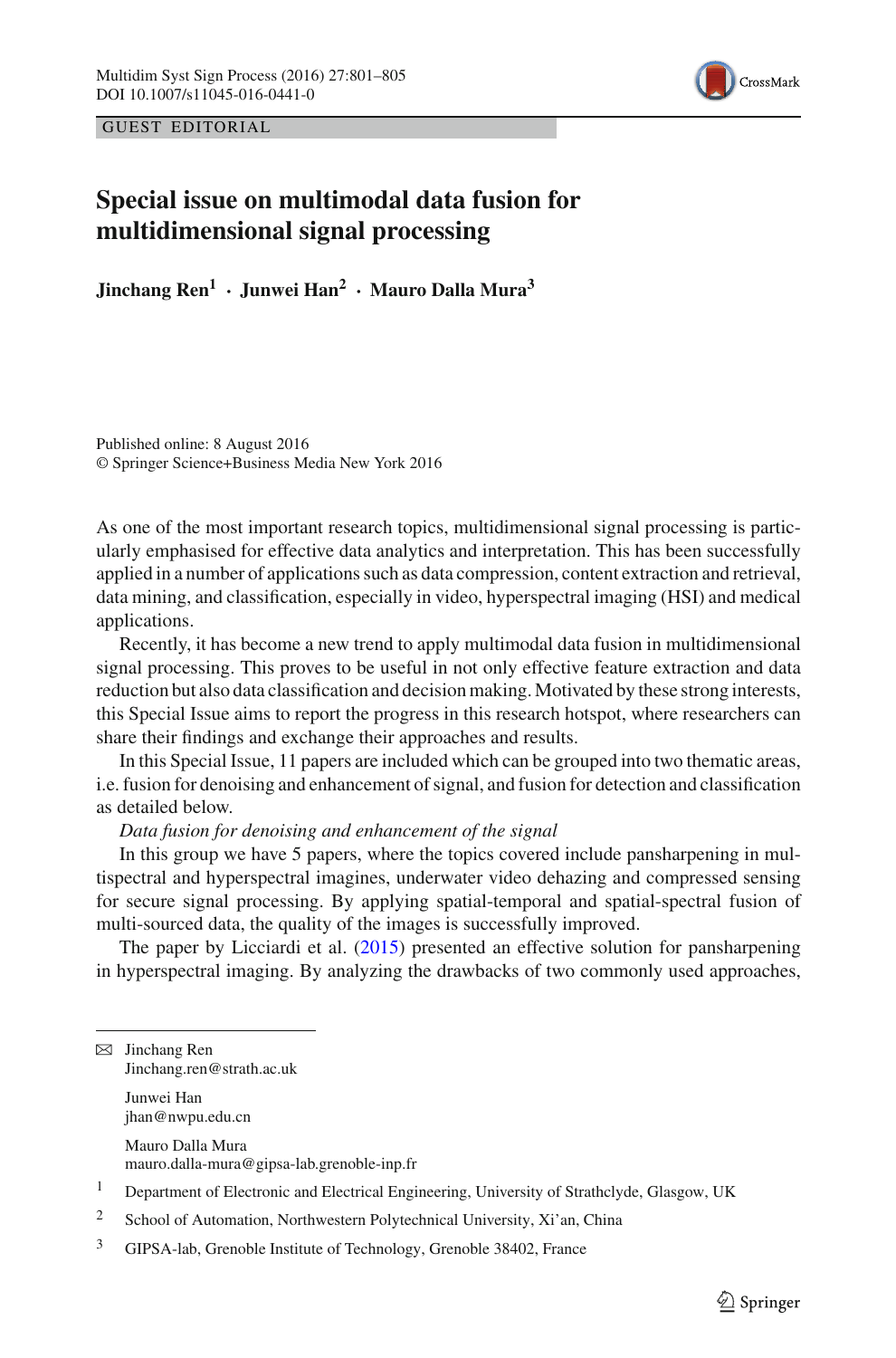component substitution (CS) and multi-resolution analysis (MRA), a hybrid approach is proposed. A non-linear principal component analysis is also employed for dimensionality reduction. These have helped to improve the spatial resolution while preserving as much as possible of the original spectral information as well as reduction in the computational time.

Hallabia et al. [\(2016\)](#page-2-0) present a novel pansharpening method by using low-pass and high-pass filter banks for decomposition and reconstruction processing. The low-pass approximation of the pansharpened multispectral image is used to preserve the spectral quality whereas the high-pass filter facilitates obtaining the high-frequency panchromatic image details. Extensive experiments on Pléaides and GeoEye-1 data and comparisons with previous methods demonstrate the superiority of the proposed method.

In the paper from Mookambiga and Gomathi [\(2016\)](#page-3-1), a comprehensive review on fusion techniques for spatial information enhancement in hyperspectral imagery is presented. These have been categorized into two classes, i.e. hyperspectral pansharpening and hyperspectral image fusion with multispectral images. In addition to component substitution (CS) and multiresolution analysis (MRA), matrix factorization and Bayesian approaches are also covered. Discussions on some available datasets and relevant measures for quantitative and qualitative assessment are also given. Some summarized challenges will also provide directions for future investigation.

Zhao et al. [\(2015\)](#page-3-2) propose a novel integrated secure data processing framework for multisourced data fusion and processing. In the proposed framework, the distributed compressed sensing is adopted for outsourced data processing and recovering service. The generation of the pseudo-random sensing matrix can facilitate the data encryption in distributed compressed sensing, where joint recovery of multiparty data at legal users' side is achieved. Experimental results can demonstrate the proposed framework is effective and requires fewer measurements than other traditional methods. The proposed work can also be applied to other applications such as cloud-based collaborative secure signal processing and data mining.

In the paper proposed by Qing et al. [\(2016](#page-3-3)), dehazing of underwater videos is focused to restore/enhance video degraded by medium scattering and light absorption. A spatial–temporal information fusion method is proposed, which include correlation based transmission estimation for color consistency and background light estimation to keep consistent atmospheric light values in a video. Comprehensive results have been demonstrated to validate its efficacy in terms of haze removing and color balancing capabilities.

*Data and feature fusion for improved detection and classification*

There are six papers contained in this group, where the topics covered include target detection and change detection in remote sensing, color image retrieval, image forgery detection, pedestrian detection and faked painting identification. In addition to conventional supervised learning such as support vector machine, new machine learning approaches such as deep learning, active learning and weakly supervised learning are presented. Adaptive feature fusion is also introduced to avoid empirically parameter settings. These will provide useful insights for readers to further explore relevant techniques and applications.

The paper by Zhou et al. [\(2015](#page-3-4)) proposed an inpainting-based depth-image-based rendering algorithm for virtual view synthesis. Simulation results show that the synthesized virtual images for the proposed DIBR system have better quality than those obtained using other works (about 4–5 dB improvement). The parallel computation reduced runtime by 51 times and 25 times for generating nine and two views, respectively, compared to a single threaded approach. The method is realized on the compute unified device architecture parallel computing platform which runs on a graphics processing unit.

Yan et al. [\(2016\)](#page-3-5) propose an adaptive fusion of color and spatial features for content-based retrieval of logo/trademark images. This is particularly important when these two features are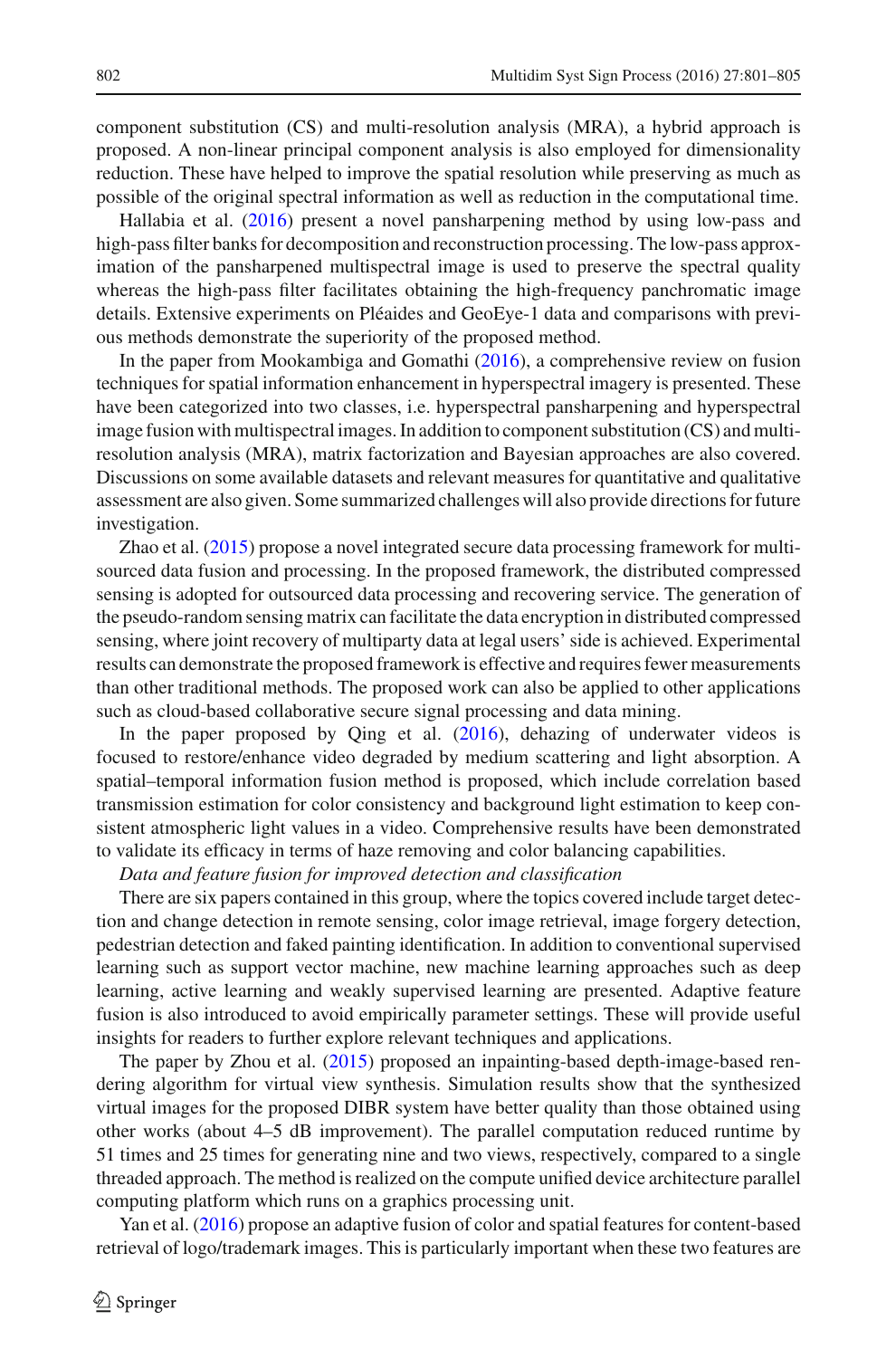combined in such applications, where weighting of these features can be optimized according to the image content. First, dominant colors are extracted via color quantization and k-means clustering. For each extracted dominant color, a component-based spatial descriptor is derived as local features. The significance of color features is used to measure the image quality and adaptive feature fusion. Experimental results have shown improved retrieval precision even with added Gaussian, salt and pepper, and speckle noise.

In the paper by Gao et al. [\(2016](#page-2-1)), a novel semisupervised support vector machine classifier is proposed to solve the problem of insufficient labeled samples, using active learning (AL) and context information. First, AL is employed to select unlabeled samples as semilabled samples, which are then relabelled by exploiting the context information. The relabelled samples are combined with labeled ones for training, along with a new query function to enhance the reliability of the classification and a fusion method to further enhance the robustness. Experimental results on change detection from real remote sensing images have shown significantly improved detection accuracy and efficiency.

Zheng et al. [\(2016](#page-3-6)) present a new approach for image forgery detection, using adaptive fusion of keypoint-based and block-based features. First, the image is segmented into nonoverlapped regions, from which feature points are extracted using the scale invariant feature transform (SIFT). The ratio between the number of keypoints and the total number of pixels is used to classify a region into smooth or non-smooth (keypoints) regions. Accordingly, Zernike moments and SIFT features are respectively applied for effective forgery detection. Experimental results show that the proposed approach outperforms the keypoint-based method in reliability of detection and the block-based method in efficiency.

The paper by Ren et al. [\(2016\)](#page-3-7) propose to apply multi-view and multi-plane data fusion for the robust detection of pedestrians in intelligent video surveillance. With the estimated homography, foreground regions are projected from multiple camera views to a reference view. The homographic transformations for a set of parallel planes, from the head plane to the ground, are applied to identify false-positive detections caused by foreground intersections of non-corresponding objects. Multiple features including occupancy information and color cues are also extracted from such planes for joint decision-making. Experimental results on real world sequences have validated the good performance of the proposed approach.

Wang et al. [\(2016\)](#page-3-8) propose to leverage the hyperspectral image for identifying of fake Chinese paintings. Chinese paintings are scanned by a visual band hyperspectral camera with the spectral frequency ranging from 400 to 900 nm. Afterwards, the spectral and spatial features are extracted based on principal component analysis and convolution neural network, respectively. Finally, the extracted spectral features and spatial features are combined to train a support vector machines for classification. Extensive evaluations can demonstrate the effectiveness of the proposed approach.

Finally, we would like to thank all the authors for their valuable contributions, the reviewers for their constructive suggestions, and the then Editor-in-Chief (EIC) while preparing this Special Issue, Dr Zhiping Lin, and the now EIC, Prof Eric Rogers, and other working staff for the journal, for their kind help, valuable support and encouragement.

## **References**

- <span id="page-2-1"></span>Gao, F., Lv, W., Zhang, Y., Sun, J., Wang, J., & Yang, E. (2016). A novel semisupervised support vector machine classifier based on active learning and context information. *Multidimensional Systems and Signal Processing*. doi[:10.1007/s11045-016-0396-1.](http://dx.doi.org/10.1007/s11045-016-0396-1)
- <span id="page-2-0"></span>Hallabia, H., Kallel, A., Ben Hamida, A., & Le Hégarat-Mascle, S. (2016). High spectral quality pansharpening approach based on MTF-matched filter banks. *Multidimensional Systems and Signal Processing*. doi[:10.](http://dx.doi.org/10.1007/s11045-016-0421-4) [1007/s11045-016-0421-4.](http://dx.doi.org/10.1007/s11045-016-0421-4)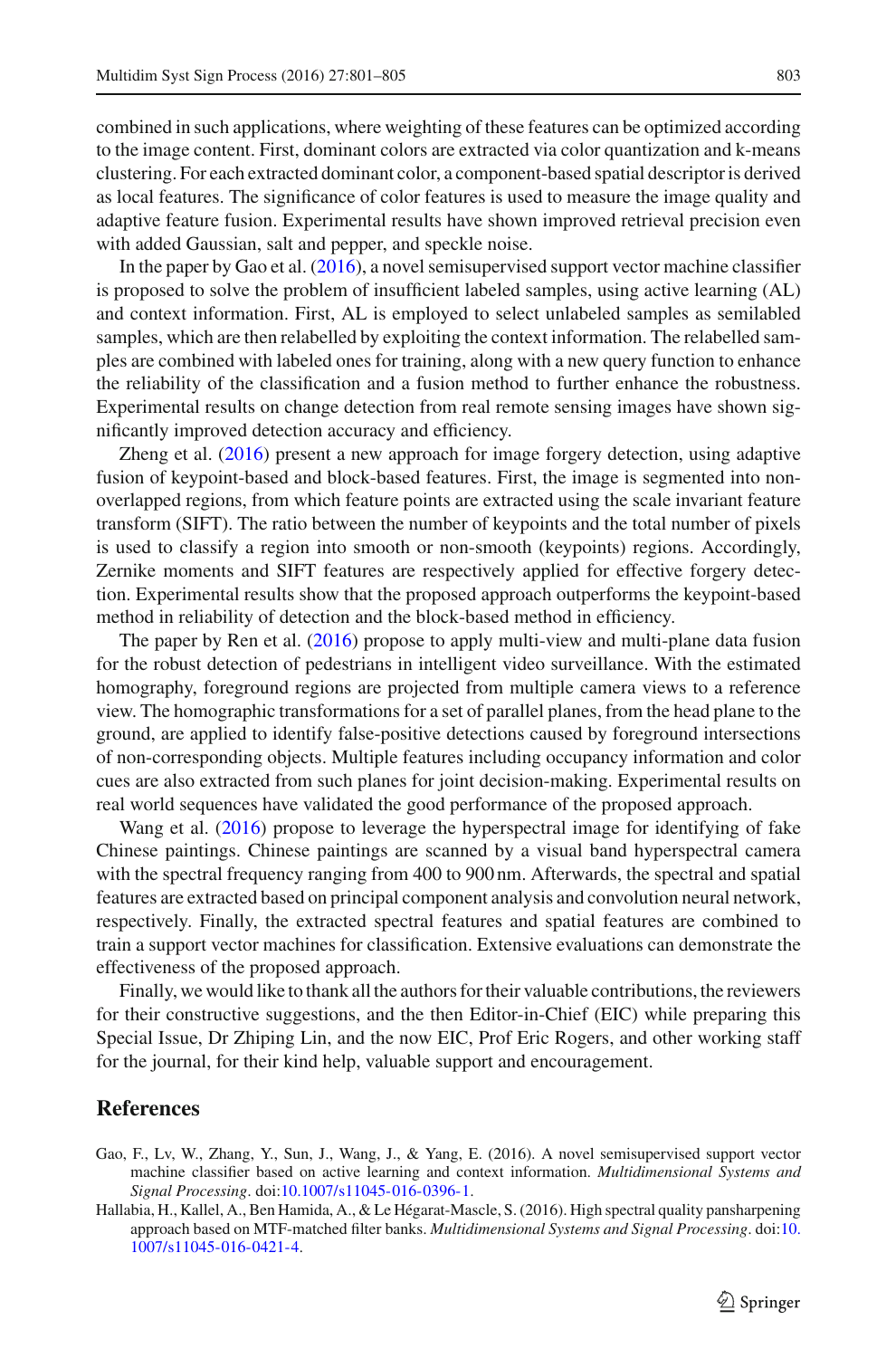- <span id="page-3-0"></span>Licciardi, G., Vivone, G., Dalla Mura, M., Restaino, R., & Chanussot, J. (2015). Multi-resolution analysis techniques and nonlinear PCA for hybrid pansharpening applications. *Multidimensional Systems and Signal Processing*. doi[:10.1007/s11045-015-0359-y.](http://dx.doi.org/10.1007/s11045-015-0359-y)
- <span id="page-3-1"></span>Mookambiga, A., & Gomathi, V. (2016). Comprehensive review on fusion techniques for spatial information enhancement in hyperspectral imagery. *Multidimensional Systems and Signal Processing*. doi[:10.1007/](http://dx.doi.org/10.1007/s11045-016-0415-2) [s11045-016-0415-2.](http://dx.doi.org/10.1007/s11045-016-0415-2)
- <span id="page-3-3"></span>Qing, C., Yu, F ., Xu, X., Huang, W., & Jin, J. (2016). Underwater video dehazing based on spatial-temporal information fusion. *Multidimensional Systems and Signal Processing*. doi[:10.1007/s11045-016-0407-2.](http://dx.doi.org/10.1007/s11045-016-0407-2)
- <span id="page-3-7"></span>Ren, J., Xu, M., Smith, J. S., & Cheng, S. (2016). Multi-view and multi-plane data fusion for effective pedestrian detection in intelligent visual surveillance. *Multidimensional Systems and Signal Processing*. doi[:10.1007/s11045-016-0428-x.](http://dx.doi.org/10.1007/s11045-016-0428-x)
- <span id="page-3-8"></span>Wang, Z., Lu, D., Zhang, D., Sun, M., & Zhou, Y. (2016). Fake modern Chinese painting identification based on spectral-spatial feature fusion on hyperspectral image. *Multidimensional Systems and Signal Processing*. doi[:10.1007/s11045-016-0429-9.](http://dx.doi.org/10.1007/s11045-016-0429-9)
- <span id="page-3-5"></span>Yan, Y., Ren, J., Li, Y., Windmill, J. F. C., Ijomah, W., & Chao, K.-M. (2016). Adaptive fusion of color and spatial features for noise-robust retrieval of colored logo and trademark images. *Multidimensional Systems and Signal Processing*. doi[:10.1007/s11045-016-0382-7.](http://dx.doi.org/10.1007/s11045-016-0382-7)
- <span id="page-3-2"></span>Zhao, H., Wei, W., Cai, J., Lei, F., & Luo, J. (2015). Distributed compressed sensing for multi-sourced fusion and secure signal processing in private cloud. *Multidimensional Systems and Signal Processing*. doi[:10.](http://dx.doi.org/10.1007/s11045-015-0371-2) [1007/s11045-015-0371-2.](http://dx.doi.org/10.1007/s11045-015-0371-2)
- <span id="page-3-6"></span>Zheng, J., Liu, Y., Ren, J., Zhu, T., Yan, Y., & Yang, H. (2016). Fusion of block and keypoints based approaches for effective copy-move image forgery detection. *Multidimensional Systems and Signal Processing*. doi[:10.1007/s11045-016-0416-1.](http://dx.doi.org/10.1007/s11045-016-0416-1)
- <span id="page-3-4"></span>Zhou, P., Cheng, G., Liu, Z., Bu, S., & Hu, X. (2015). Weakly supervised target detection in remote sensing images based on transferred deep features and negative bootstrapping. *Multidimensional Systems and Signal Processing*. doi[:10.1007/s11045-015-0370-3.](http://dx.doi.org/10.1007/s11045-015-0370-3)



**Jinchang Ren** received his B.E. degree in computer software, M.Eng. in image processing, D.Eng. in computer vision, all from Northwestern Polytechnical University, Xi'an, China. He was also awarded a Ph.D. in Electronic Imaging and Media Communication from Bradford University, Bradford, U.K. Currently he is a Senior Lecturer with the Centre for excellence for Signal and Image Processing (CeSIP), also Deputy Director of the Strathclyde Hyperspectral Imaging Centre, University of Strathclyde, Glasgow, U.K. His research interests focus mainly on visual computing and multimedia signal processing, especially on semantic content extraction for video analysis and understanding and more recently hyperspectral imaging. He has published over 150 peer reviewed journal and conferences papers, and acts as an Associate Editor for two international journals including Multidimensional Systems and Signal Processing (Springer) and Int. J. of Pattern Recognition and Artificial Intelligence.



**Junwei Han** is a currently a Full Professor with Northwestern Polytechnical University, Xi'an, China. His research interests include computer vision, multimedia processing, and brain imaging analysis. He is an Associate Editor of IEEE Trans. on Human-Machine Systems, Neurocomputing, Machine Vision and Applications, and Multidimensional Systems and Signal Processing.